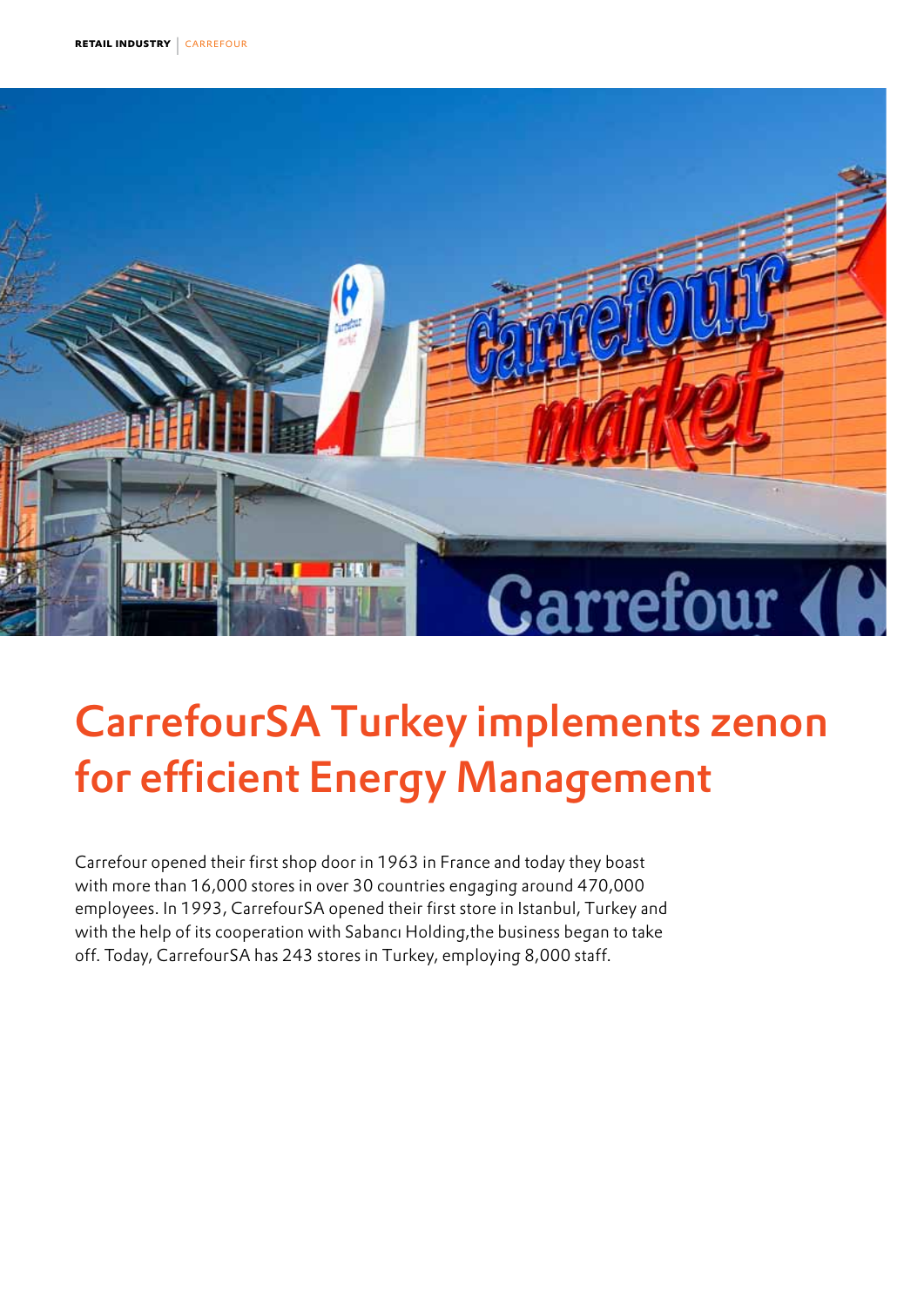

*Simple, easy-to-understand menus ensure that the user can work efficiently with zenon.*

# the project

For the retail sector, energy is one of the main expenditures and this, in turn, has a direct effect on the price of the end product. Lighting, cooling, heating and refrigrator systems consume energy in significant amounts, and these should be monitored for energy efficiency and consumption. At the beginning of 2012, Carrefour-SA started an energy saving program with an investment plan to improve their lighting and automation systems. The program required a central control and management system with the ability to control and monitor all consumption areas.

## **THE GOAL**

The goal of the project was to reduce the overall annual energy consumption, particularly where equipment was out-of-date, and gain full control of the retail stores from one central location.

# the solution

The solution for fully automated retail markets consisted of implementing central and remote SCADA servers with the ability to handle large numbers of parameters, installing new energy meters, automation panels and PLC control panels. zenon was the best solution – with its ability to handle numerous monitoring parameters and its advanced networking features.

# why zenon supervisor?

zenon Supervisor is an independent SCADA system, with which you can operate more profitably in the long term. Make work easier, inspire your customers and motivate your employees. Automate quickly and safely with zenon Supervisor and have the perfect tool to bring ergonomics to your projects, from engineering to the runtime, or in maintenance. With the proven principle of "setting parameters instead of programming" you can shorten your engineering time by up to 80%. Extensive network functions, simple access via any web browser and connection of any desired hardware – zenon already offers all this "out of the box".

# engineering

You can develop projects in your own particular style, use available templates and intelligent wizards. You are able to reuse previously created objects and symbols in other projects and keep an overview with the multi-project administration, also when working in a team.

## maintenance

Well documented and offering version administration, you can quickly find your way around any project and also easily access projects and equipment remotely.

# hot reload

The Hot Reload available in zenon allows changes to be made, even during a running operation. And your production keeps on running.

#### **REPORTING**

You will be informed of whatever is happening in as detailed a way as you wish. Starting with the history of changes in engineering, up to effective reports in the Runtime, right up to calculating complex KPIs such as OEE.

## **NETWORK**

Full data security, maximum availability without downtimes as well as secured data is guaranteed. zenon network technology with seamless redundancy and circular redundancy makes it possible.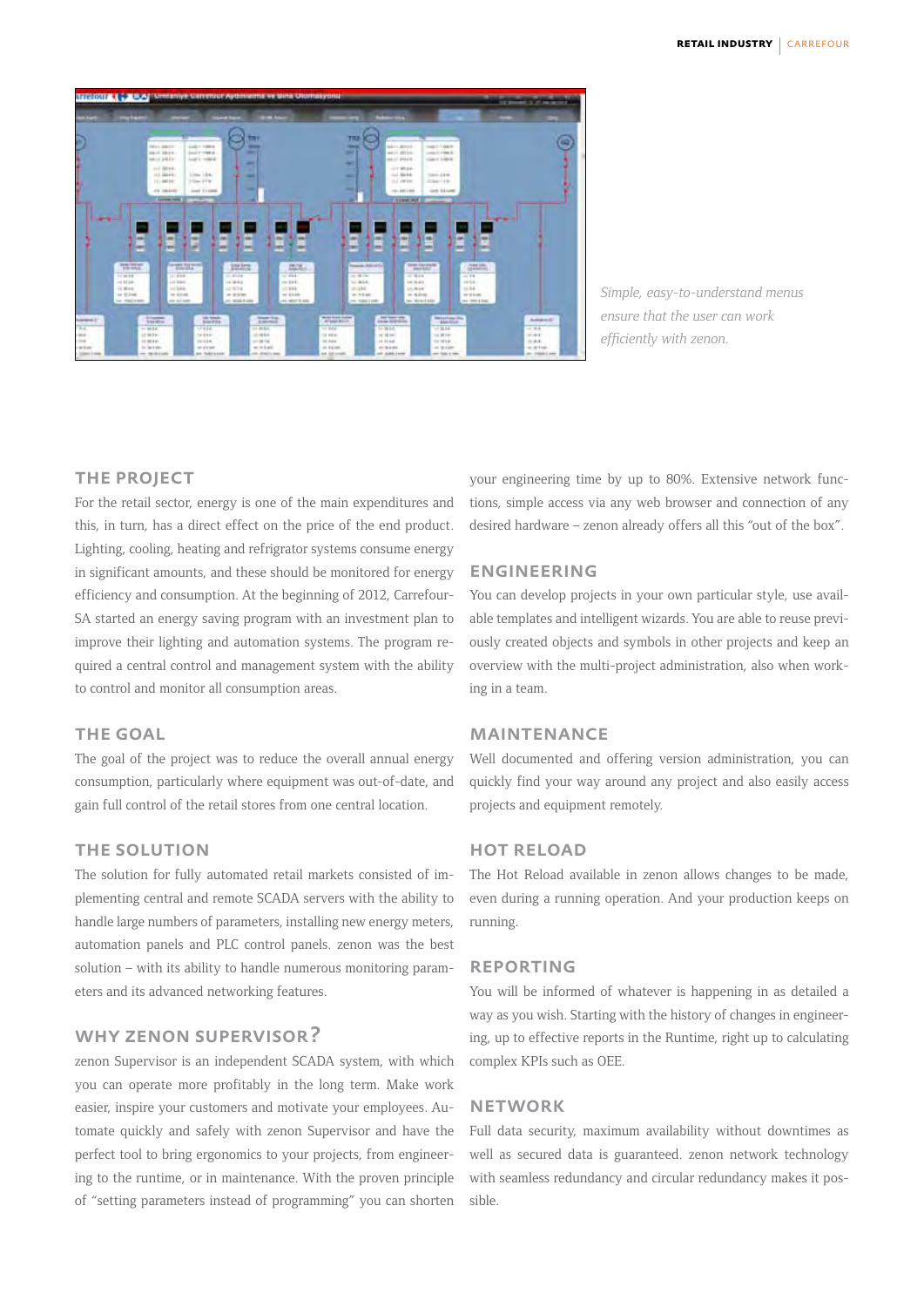

*Via this map, showing Carrefour supermarkets in Turkey, operators can choose specific markets and gain access to all related valuable data and process information.*

## **SECURITY**

zenon is continually adapted to meet modern safety standards. This provides stable and safe equipment running.

# dali lighting automation WITH SCADA

zenon Supervisor has over 300 communication protocols available, making integration of projects easier.These benefits have been utilized by SGE Engineering who have integrated DALI Automation in CarrefourSA hypermarkets, meters, various PLC systems and I/Os.

As part of the energy saving project at CarrefourSA, the SGE Engineering team executed a dimming project which resulted in 50% savings in hypermarket lighting and even more when there is adequate sun light. All lighting is controlled by zenon Supervisor in the hypermarkets where zenon SCADA is integrated and each dimming level can be monitored and controlled.

Dimming levels can be adjusted by use of a schedule, or by light levels directly in the hypermarkets. Retail stores are automated by using PLCs and contactors with user-configurable schedules.

Special Elnet MC Multifunction Energy meters were used for the project with the ability to monitor 12 feeders simultaneously using one meter. Not only energy values but also power quality values can be monitored – up to 12 three phase feeders, or 36 single phase loads.

## **RESULTS**

zenon Supervisor is one of the world's most advanced SCADA systems. CarrefourSA decided to rely on zenon with its clear advantages when it comes to flexibility and communication efficiency.

# fast facts

- Application: Energy Management and Automation
- ▶ SCADA software: zenon Supervisor
- Hardware: Elnet MC Automation panels PLCs, contactors etc.
- Benefits:

Improved reliability of energy consumption data, remote control, improved accuracy, reporting and automated lighting.



ready for **ISO 50001** CERTIFIED